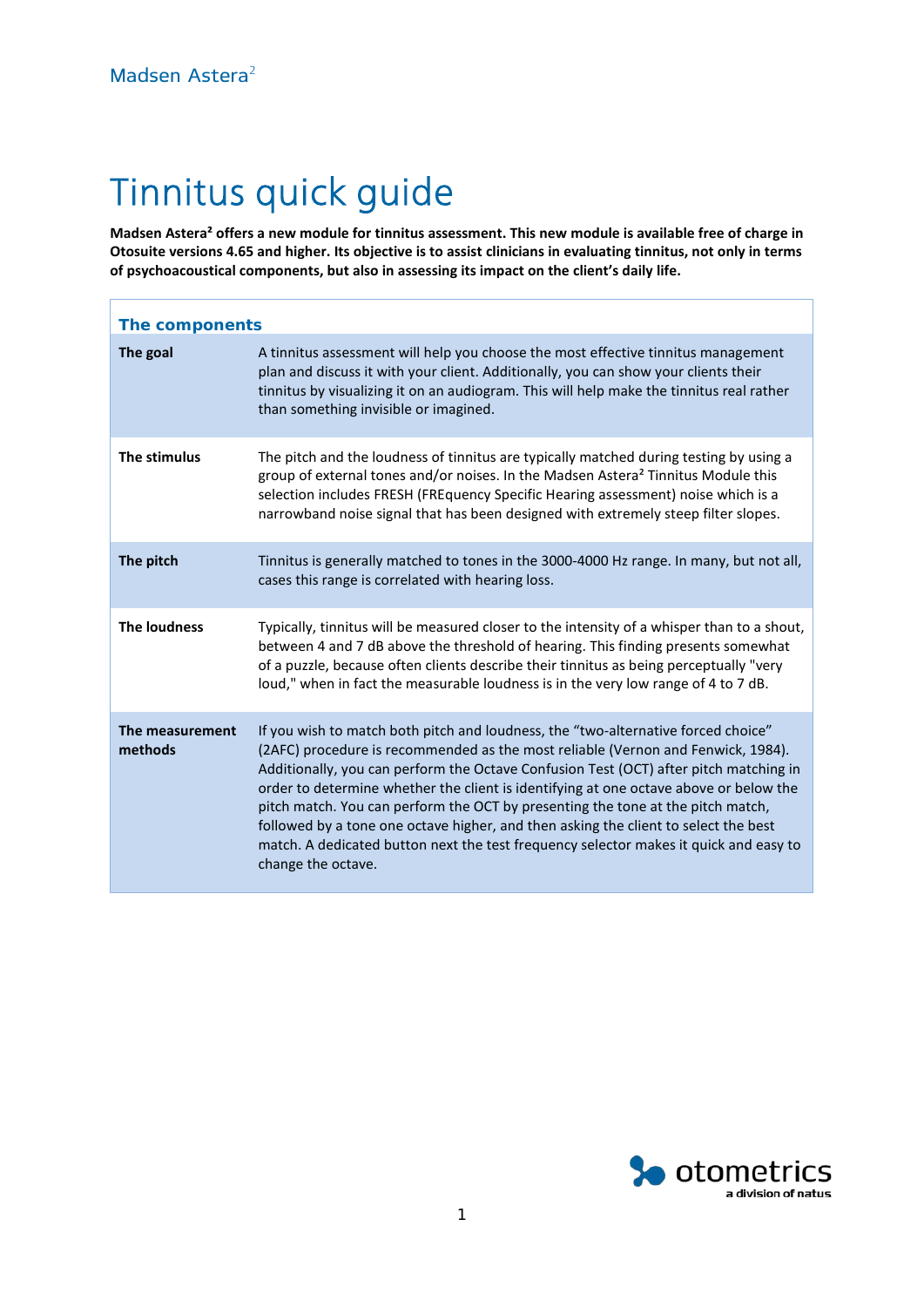# **Step-by-step tinnitus assessment**

The following guide shows how the Tinnitus module in Madsen Astera<sup>2</sup> can support you in doing tinnitus assessment.

Each step, indicated by the blue pointers in the graphic below, is described in detail.



| 1. Access to previous questionnaires<br>2. Access to historical data<br>3. Space for clinician's comments |
|-----------------------------------------------------------------------------------------------------------|
|                                                                                                           |

### **Step 1 - Collect tone audiometry data**

- We recommend that you start by conducting pure tone audiometry with detailed resolution in the suspected region of the tinnitus.
- If the tinnitus is described as high-pitched, evaluate the threshold at 3k, 4k, 6k and 8k Hz.
- UCL and MCL data can also provide relevant information about the client's residual auditory dynamic range.

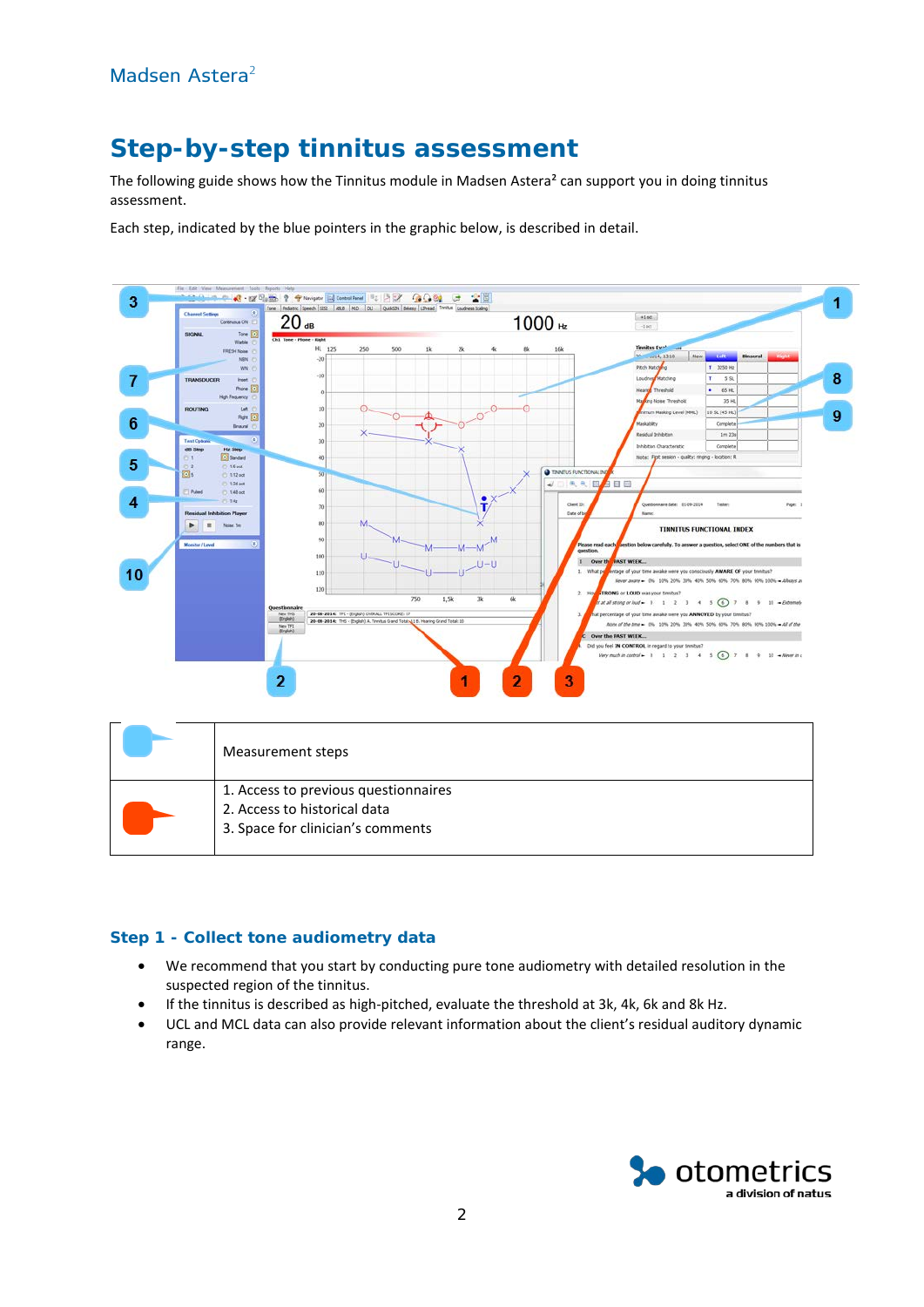#### **Step 2 - Select and administer questionnaires**

| <b>Ouestionnaire</b>        | Reset                     |
|-----------------------------|---------------------------|
| <b>New THS</b><br>(English) | <b>THI - CN Cantonese</b> |
| New TFI                     | THI - CN Mandarin         |
| (English)                   | THI - English             |
|                             | TFI - English             |
|                             | <b>THS - English</b>      |
|                             | THI - Español             |
|                             | <b>THI - Français</b>     |
|                             | THI - Italiano            |
|                             | <b>THI - Svenska</b>      |
|                             |                           |

In Otosuite you will find the most relevant and popular questionnaires which suit a range of clinical purposes.

• To select a questionnaire, right-click on one of the two buttons (see left) and choose from the list, or left-click to select the one most recently used.

The questionnaire appears as a pop-up window, which you can drag onto a secondary screen. You can then leave the client to fill out the questionnaire.

#### **Step 3 - Select the test ear**

The test ear is defined as the ear where the tinnitus is heard.

• Select the ear in which the tinnitus is reported, or where the predominant or louder tinnitus is present if the tinnitus is bilateral.

If the tinnitus is equally loud on both sides or is localized in the head rather than in the ear(s), select the better hearing ear, if there is one.

## **Step 4 - Perform pitch matching measures**

• To determine the frequency of the tinnitus, present a 1000 Hz tone in the test ear, and then adjust the level of the tone until you have found a comfortable level of listening for the client.

When this level is found, we recommend that you use a two-alternative forced-choice method:

• Present pairs of tone to the client, and ask the client to identify the one that best matches the pitch of the tinnitus. Begin with multiples of 1 kHz as shown in the example below. Once you have identified a pair of frequencies, increase the frequency resolution (use the Otosuite control panel with Madsen Astera² connected) to more closely define the pitch match.

| Example: | <b>Trial</b>   | <b>Comparison tones</b> | Tone judged most like tinnitus |
|----------|----------------|-------------------------|--------------------------------|
|          | 1              | 1 kHz vs. 2 kHz         | 2 kHz                          |
|          | $\overline{2}$ | 2 kHz vs. 3 kHz         | 3 kHz                          |
|          | 3              | 3 kHz vs. 4 kHz         | 4 kHz                          |
|          | 4              | 4 kHz vs. 5 kHz         | 4 kHz                          |
|          | 5              | 4 kHz vs. 4.5 kHz       | 4 kHz                          |
|          | 6              | 4 kHz vs. 4.25 kHz      | 4.25 kHz                       |
|          | 7              | 4.12 kHz vs. 4.25 kHz   | 4.12 kHz                       |
|          | 8              | 4.12 kHz vs. 4.18 kHz   | 4.12 kHz                       |
|          | 9              | 4.12 kHz vs. 4.125 kHz  | 4.125 kHz                      |

In this example the pitch is judged by the client as being 4.125 kHz.

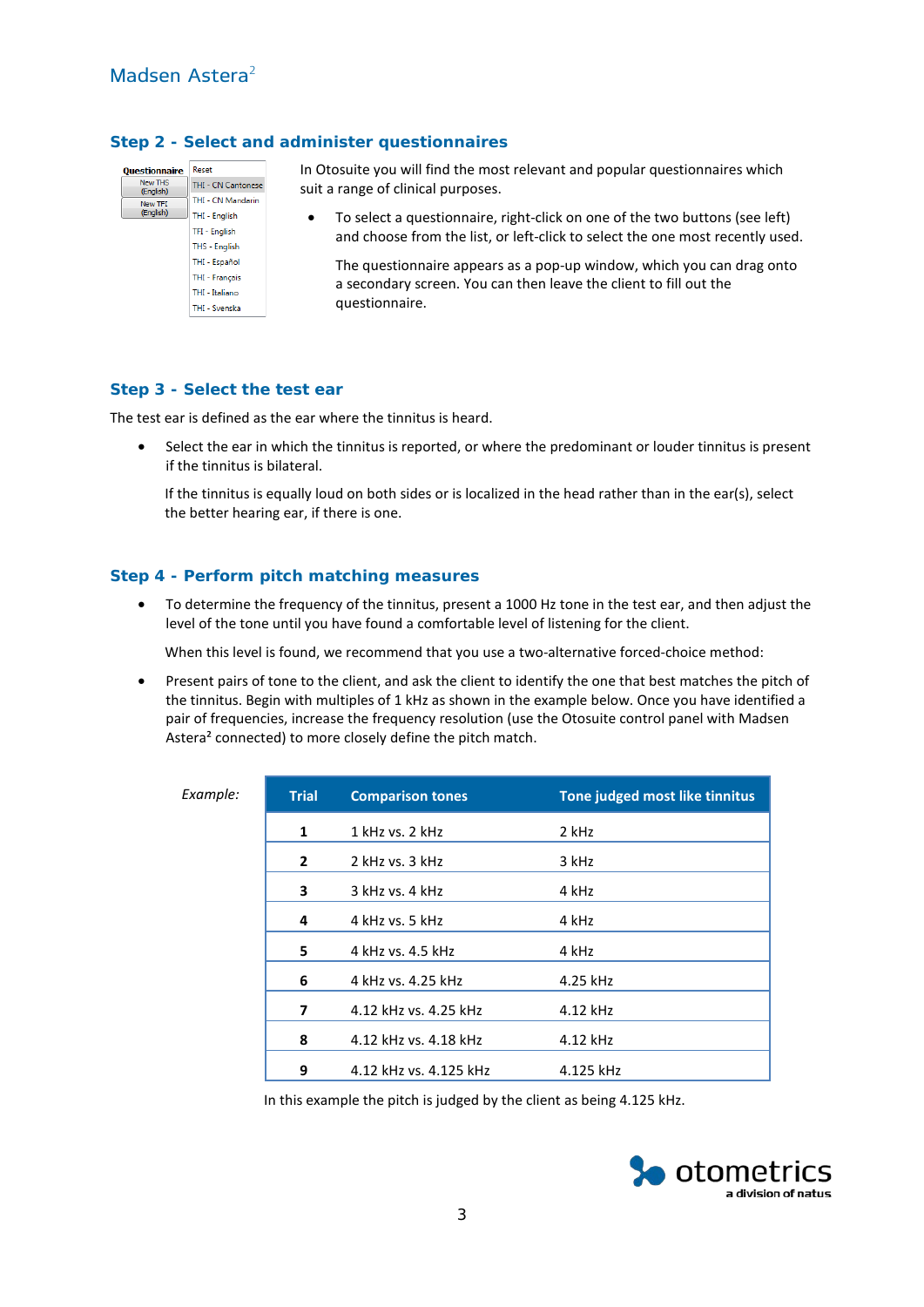# Madsen Astera²

#### **Step 5 - Perform loudness matching measurements**

To match the loudness of the tinnitus, use the same method for matching the pitch.

• Present the client with a choice of two intensity levels to select from, beginning below the client's threshold and then at increasing intensities, initially in 5 dB steps, and then in 1-2 dB step sizes.

| Example: | <b>Trial</b>             | <b>Comparison tones</b> | Tone judged most like tinnitus |
|----------|--------------------------|-------------------------|--------------------------------|
|          | 1                        | 55 dB vs. 60 dB         | 60 dB                          |
|          | $\overline{\phantom{a}}$ | 60 dB vs. 65 dB         | 65 dB                          |
|          | 3                        | 65 dB vs. 70 dB         | 65 dB                          |
|          | 4                        | 65 dB vs. 68 dB         | 65 dB                          |
|          | 5                        | 65 dB vs. 66 dB         | 65 dB                          |

#### **Step 6 - Measure the threshold at the "T" frequency**

*Note:* This step can be done prior to loudness matching.

• When the pitch and loudness match is determined, use conventional audiometry to measure the hearing threshold at the tinnitus frequency (4.125 kHz in our example).

The value recorded during Loudness Matching is automatically converted from dB HL into dB SL (Sensation Level, i.e. dB above threshold). This measurement may also show the presence of a 'micro loss' if the hearing sensitivity appears to be within normal limits for conventional audiometric frequencies.

#### **Step 7 - Determine the Masking Noise Threshold**

- Select a band of noise (WBN, WN or FRESH) to be used as the external or masking sound, and apply it ipsilaterally to the affected ear.
- Gradually increase the masking level until its presence is just detected. This level is then recorded as the Masking Noise Threshold.

#### **Step 8 - Determine the Minimum Masking Level**

• Increase the level of the masking noise gradually in 1 dB steps until the tinnitus is no longer detectable in that ear. This Minimum Masking Level (MML) is expressed in dB sensation level (SL), relative to the Masking Noise Threshold.

*Note:* In most cases the MML is 8 dB SL or less. It is rare for the MML to go above 22 dB SL.

#### **Step 9 - Record the maskability**

- Select from the following choices in order to record the level/quality of maskability reached in step 8:
	- Complete
	- Partial
	- None
	- Exacerbation

This information can be important during the tinnitus management process.